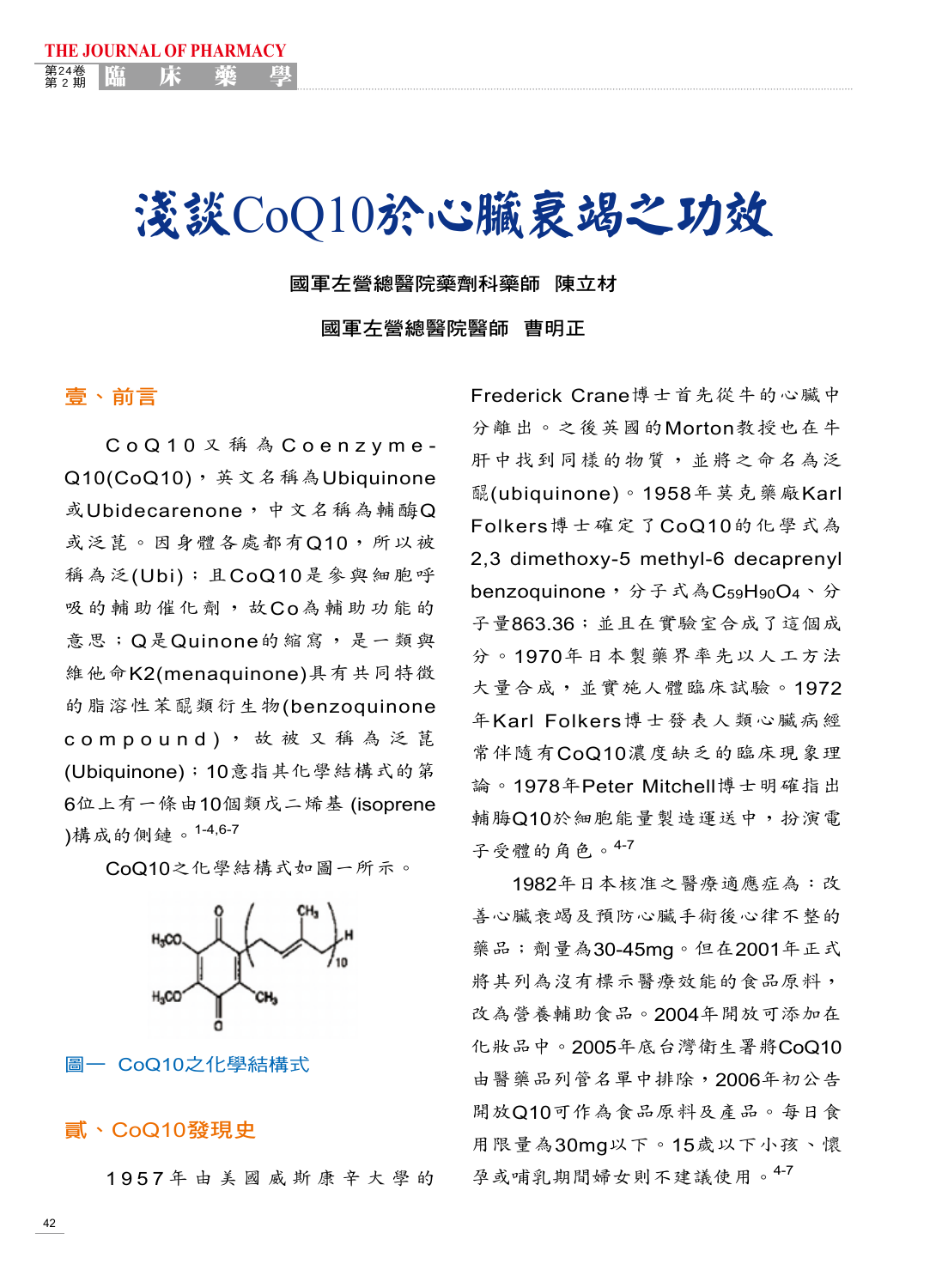#### 參、CoQ10的生理角色與主要功效

CoQ10主要存在人體新陳代謝旺 盛且需要高能量以維持運作的器官或組 織,如心臟、腎臟、肝臟和骨骼肌細胞等 處。其位於細胞內粒線體(Mitichondria) 的內膜上;粒線體素有細胞發電機之稱, CoQ10便是擔任電子傳遞鏈(呼吸鏈) 上可移動的電子攜帶者、唯一的非蛋白 質。主要之生理角色為在粒腺體內膜上協 助電子的傳遞,以輔助粒腺體中的能量 物質ATP (adenosine triphosphate) 的產 生,讓細胞能量供應系統能快速運作,並 且穩定細胞膜結構不受電子或高能量物質 的傷害。1-3 CoQ10會隨體內組織作功所 需能量的不同,也會有不一樣的濃度,身 體器官的細胞中以心臟、肝臟和腎臟所含 的CoQ10濃度最高。因其結構類似脂溶 性維他命K而具細胞膜穩定的抗氧化作用 6-7 。

過去許多研究報告皆指出,CoQ10 可抑制自由基的產生,減少自由基對粒線 體的傷害而有保護細胞的功能;而可用來 改善心臟病及神經退化性疾病如巴金森病 (parkinson's disease)等。故大部分與 CoQ10相關的臨床試驗皆與改善心肌病 變(cardiomyopathy)為主題,但近來因醫 學美容之蓬勃興起、大量的臨床研究則改 導向以Q10改善皮膚粗操、抗紫外線、清 除自由基、降低細胞氧化逆境、延緩老化 與腦部病變等為趨勢。但其所有相關之研 究文獻實證等級大都在停留在實際功效結 果尚未完全確立之C級。<sup>7</sup>

### 肆、CoQ10之實驗劑量、藥動學、 交互作用與副作用

#### ㄧ、實驗劑量

國外的研究指出,健康成人可安全 無虞的食用CoQ10 900mg/day,嚴重 心臟病患使用保養應達100mg/day、帕 金森氏患者須用到1200 mg/day, 才有 緩和症狀的效果;至於皮膚的保養須多 少劑量則不得而知;一般建議食用劑量 為30-60mg/day但在醫師的監控下,治 療劑量為100-300mg/day,甚至有高達 1200mg/day。<sup>2-3.6</sup>目前藥妝品使用的濃度 大多在1%以下,純度不一。

#### 二、藥動學

分子量大且為結構ㄧ疏水性分子 之係,而於腸胃道之吸收緩慢,故水溶 性之製劑設計則可提高其身體可用率 (bioavailability)。另外CoQ10是脂溶性,故 口服吸收速率與腸胃道食物中的脂質成分 有關,建議與油脂食物一起食用可增加吸 收率。大劑量使用時可分佈於全身之組織 中、尤其是心臟及腦部之粒線體中。在藥 物動力學的相關研究指出,正常人血液中 CoQ10的濃度約為0.7~1.0μg/mL,健康 受試者口服100mg後約5~10小時(平均6.5 小時),血液中濃度會達到第一個尖峰濃度 (peak)平均約1.0μg/mL,第二個尖峰濃度 大約在服藥後的24小時,因而推論CoQ10 在口服後會經過一個腸肝循環而不受食物 影響;若每天分3次服用100mg/次,4天後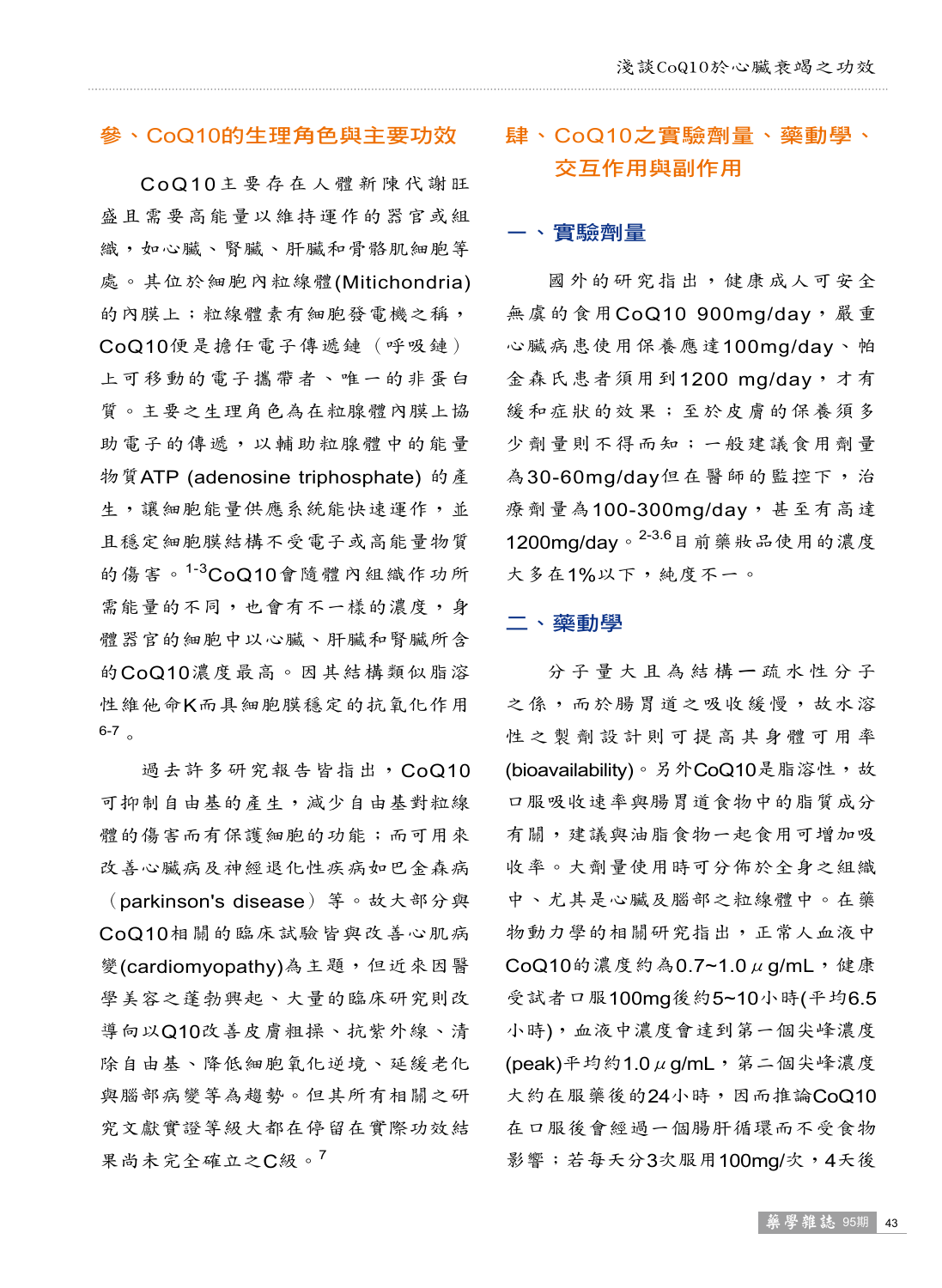<sub>第2期</sub> | 臨 床 藥 學

可達一穩定的血液濃度約為5.4μg/mL; CoQ10在體內代謝清除速率慢,代謝後主 要分布在肝臟;半衰期約34個小時。8-9

#### 三、交互作用

#### (一)、CoQ10與statin類降血脂藥

抑制HMG-CoA reductase的Statin 類降血脂藥物,藥理機轉為降低膽固醇 的生合成,但同時也降低了CoQ10的合 成路徑,因而可能降低血漿及血清中的 CoQ10值,但相關研究指出橫紋肌內 的CoQ10濃度值並不受影響,因此在 使用Statins類藥物時,是否要同時使用 CoQ10仍應待進一步的研究證實。<sup>7</sup>

#### (二)、CoQ10與降血糖藥

C o Q 1 0 可 以 抑 制 兒 茶 酚 胺 (catecholamine)、因而可能改善胰島素 (insulin)的作用進而降低口服藥物的劑 量。然而相關研究指出CoQ10與口服降 血糖藥如acetohexamide、glyburide、 phenformin、tolazamide等一同服用時, 會抵銷Q10的吸收與降低血中濃度。另外 CoQ10主要在肝臟代謝,並經由膽道排 出,肝功能不良或膽道阻塞的病人使用 CoQ10前應先徵詢醫師的意見。<sup>8</sup>

#### (三)、CoQ10與抗凝血劑warfarin

CoQ10的結構和維他命K相似,所以 可能具有促進凝血之藥理性質;而CoQ10 在體外試驗中已被證實具有類似維他命K 的性質。因可能降低服用warfarin類藥物 的抗凝血作用,病患若同時服用CoQ10 時,應常規測量血液凝固時間(prothrombin time - international normalization ratio; PT- INR),尤其在使用的前2週。但目前已有 產生CoQ10和warfarin間交互作用的病例 報告;幾個案例皆因服用CoQ10而使得 INR降低,然而在停用後INR值隨即逐漸 恢復正常;故CoQ10可能具有造成血栓併 發症的危險性,所以病患應避免同時使用 warfarin與CoQ10,但若已合併使用,則 應評估使用CoQ10可能造成之不良反應。9 (四)、副作用

失眠、皮膚疹、頭暈、頭痛、畏光、 倦怠、噁心、腹瀉、腹痛、食慾降低、心 灼熱感、肝功能異常等為其可能出現之相 關副作用。但主要副作用出現在腸胃道的 不適感與食慾減低。6-7

#### 伍、CoQ10於心衰竭功效之文獻蒐尋

方法:以ubidecarenone or ubiquinone or coenzyme Q10 and heart failure or chronic heart failure or congestive heart failure or idiopathic dilated cardiomyopathy 為關鍵字;並設定文獻搜尋限制為:英文 (english)、臨床試驗(clinical trail)、整合分析 (meta-analysis)、隨機控制試驗(randomized controlled trail)、回溯性(review)、人類 (humans),且連結MEDLINE之全文期刊, 於美國國家醫學圖書館所提供之共用檢索 醫學資料庫(pub-med)中蒐尋相關文獻。

結果:於pub-med內共蒐尋篩選出 415篇(回溯性244篇)相關已出版之期刊 文獻。剔除與心臟衰竭無直接相關之文獻 後,篩選其中之20篇(其中有4篇為系統性 回顧之整合分析性文章),經整理分析及 評估後之相關結果摘要,如表一所示。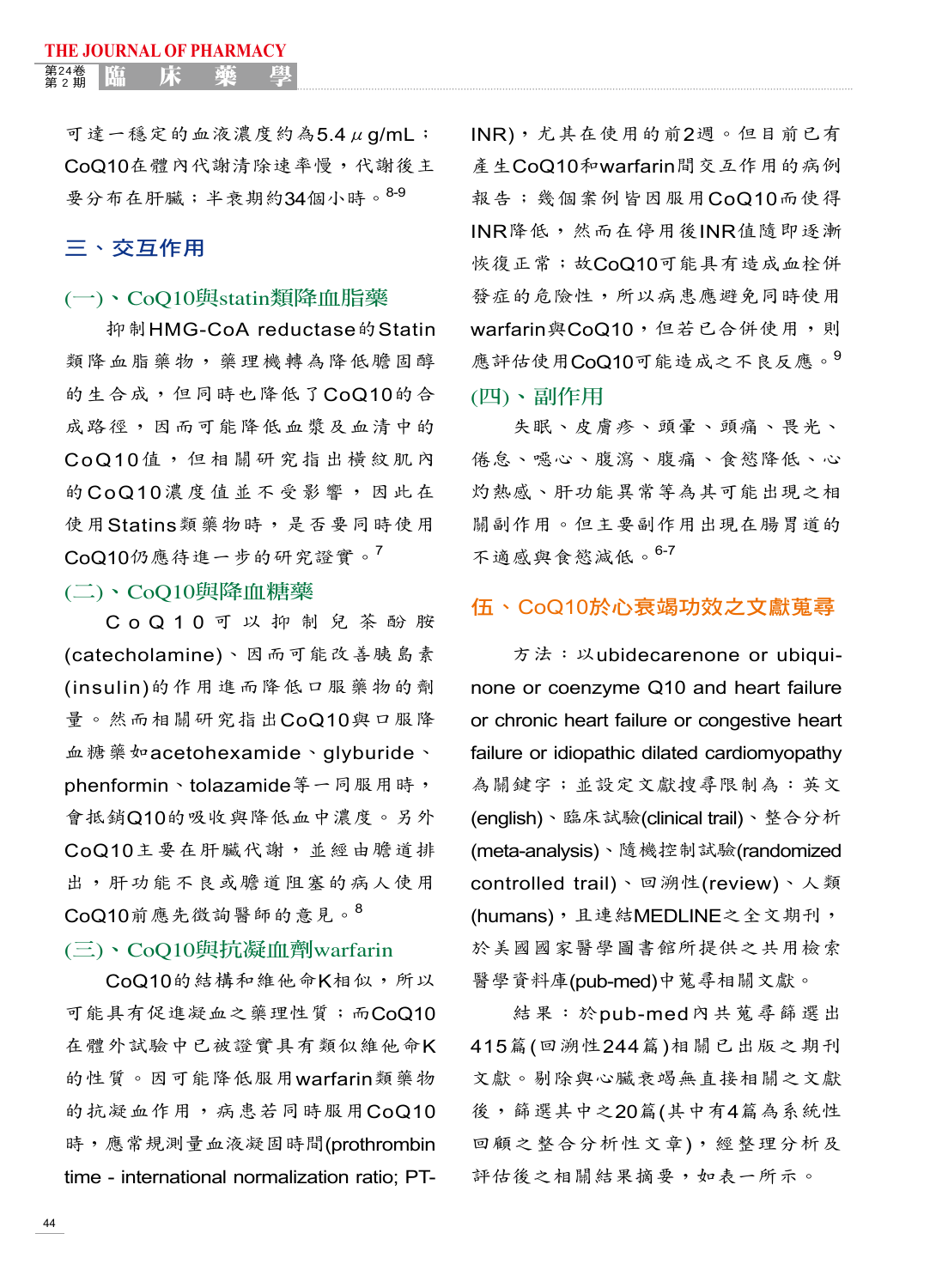## 表一  $CoQ10$ 於心臟衰竭功效之相關研究結果評估 $^{10\text{-}30}$

| 參考文獻                                              | 研究設計a                                                      | 病人數      | 平均<br>年齢    | <b>NYHA</b><br>class <sup>b</sup> | 伴隨之心臟病 <sup>。</sup>                 | 加入傳統治療藥<br>物中併用之劑量 | 治療時間              | 結果 <sup>d</sup>                                                                                                        |
|---------------------------------------------------|------------------------------------------------------------|----------|-------------|-----------------------------------|-------------------------------------|--------------------|-------------------|------------------------------------------------------------------------------------------------------------------------|
| Langsjoen et<br>al<br>$(1985)^{10}$               | DB, PC,<br>crossover                                       | 19       | <b>ND</b>   | III, IV                           | <b>IDCM</b>                         | 100 mg/day         | 28 wk             | $\uparrow$ EF $\cdot$ SV                                                                                               |
| Langsjoen et<br>al.<br>$(1990)^{11}$              | open-label<br>long-term                                    | 143      | <b>ND</b>   | III, IV                           | <b>ND</b>                           | 100 mg/day         | 6 yr              | ↑ EF · survival · improved by I or<br>II NYHA,                                                                         |
| Permanetter DB, PC,<br>et al (1992) <sup>12</sup> | crossover                                                  | 25       | <b>ND</b>   | I, II, III                        | <b>IDCM</b>                         | 100 mg/day         | 8 mo              | No singnificant difference in EF \<br>CO · LVEDD                                                                       |
| Morisco et<br>al. (1993) <sup>13</sup>            | Multicenter, R,<br>DB, PC                                  | 641      | 67          | III, IV                           | <b>ND</b>                           | 2 mg/kg/day        | 1 yr              | $\downarrow$ lung congestion $\cdot$ cardiac<br>asthma                                                                 |
| Langsjoen et<br>al.<br>$(1994)^{14}$              | open-label<br>long-term                                    | 424      | <b>ND</b>   | $I-III$                           | IDCM, DCM,<br>PDD, HTN,<br>MVP, VHD | 75-600 mg/day      | 8 yr              | improved by NYHA class,<br>stopped between 1 and 3<br>standard drugs                                                   |
| Baggio et al.<br>$(1994)^{15,16}$                 | Muticenter<br>postmarketing<br>surveillance,<br>open-label | 2664     | 68.5        | II, III                           | <b>ND</b>                           | 50-150 mg/day      | 3 mo              | $\downarrow$ RR $\cdot$ SBP $\cdot$ DBP $\cdot$ HR $\cdot$<br>cyanosis, edema · dyspnea                                |
| Morisco et al. R, DB, PC,<br>$(1994)^{16,17}$     | crossover                                                  | 6        | 49.8        | $II$ - $IV$                       | IDCM,CAD                            | 150 mg/day         | 4 wk              | EF, significantly with rest and<br>peak exercise SV and CO<br>↑ significantly with rest and peak<br>exercise tolerance |
| Hofman-<br>Bang<br>et al.<br>$(1995)^{18}$        | R, DB, PC,<br>crossover                                    | 79       | $60 \pm 10$ | <b>ND</b>                         | <b>ND</b>                           | 100 mg/day         | 3 mo              | only slightly improves maximal<br>exercise capacity and the quality<br>of life                                         |
| Soja et al.<br>$(1997)^{19}$                      | Meta-analysis<br>of controlled<br>trials (1986 -<br>1995)  | 14 trals | <b>ND</b>   | <b>ND</b>                         | <b>ND</b>                           | 60-200 mg/day      | <b>ND</b>         | ↑ EF 、 SV 、 CI 、 EDVI                                                                                                  |
| Soja et al.<br>$(1997)^{20}$                      | Meta-analysis<br>of RCT<br>$(1984 - 1994)$                 | 14 trals | <b>ND</b>   | <b>ND</b>                         | <b>ND</b>                           | 60-200 mg/day      | <b>ND</b>         | ↑ SV, EF, CO, CI, EDVI                                                                                                 |
| Munkholm<br>et al.<br>$(1999)^{16,21}$            | R, DB, PC                                                  | 22       | 57          | II.III                            | <b>ND</b>                           | 100 mg/day         | <b>12 wk</b>      | ↑ SI , ↓ PAP 、 PCWP                                                                                                    |
| Watson et al. R, DB, PC,<br>$(1999)^{16,22}$      | crossover                                                  | 27       | 55          | ND                                | ischemic or<br><b>IDCM</b>          | 100 mg/day         | $3 \text{ mo}$    | no significant difference in EF \<br>heart size \ heart function or<br>quality of life                                 |
| Khatta<br>et al(2000) <sup>23</sup>               | R, DB, PC                                                  | 46       | 67          | III, IV                           | <b>ND</b>                           | 200 mg/day         | 6 mo              | does not affect EF · peak oxygen<br>consumption or exercise duration                                                   |
| Jeejeebhoy<br>et al.<br>$(2002)^{16,24}$          | R, DB, PC                                                  | 41       | 65.5        | $\rm II,\, \rm III$               | 接受過冠動脈<br>繞道手術                      | 150 mg/day         | $30 - 45$<br>days | ↓ LVEDV in patients with left<br>ventricular dysfunction before<br>revascularization.                                  |
| Rosenfeldt<br>et al.<br>$(2003)^{25}$             | Meta-analysis<br>of RCT<br>$(1966 - 2003)$                 | 9 trials | <b>ND</b>   | <b>ND</b>                         | <b>ND</b>                           | <b>ND</b>          | <b>ND</b>         | non-significant trends towards<br>increased EF and reduced<br>mortality.                                               |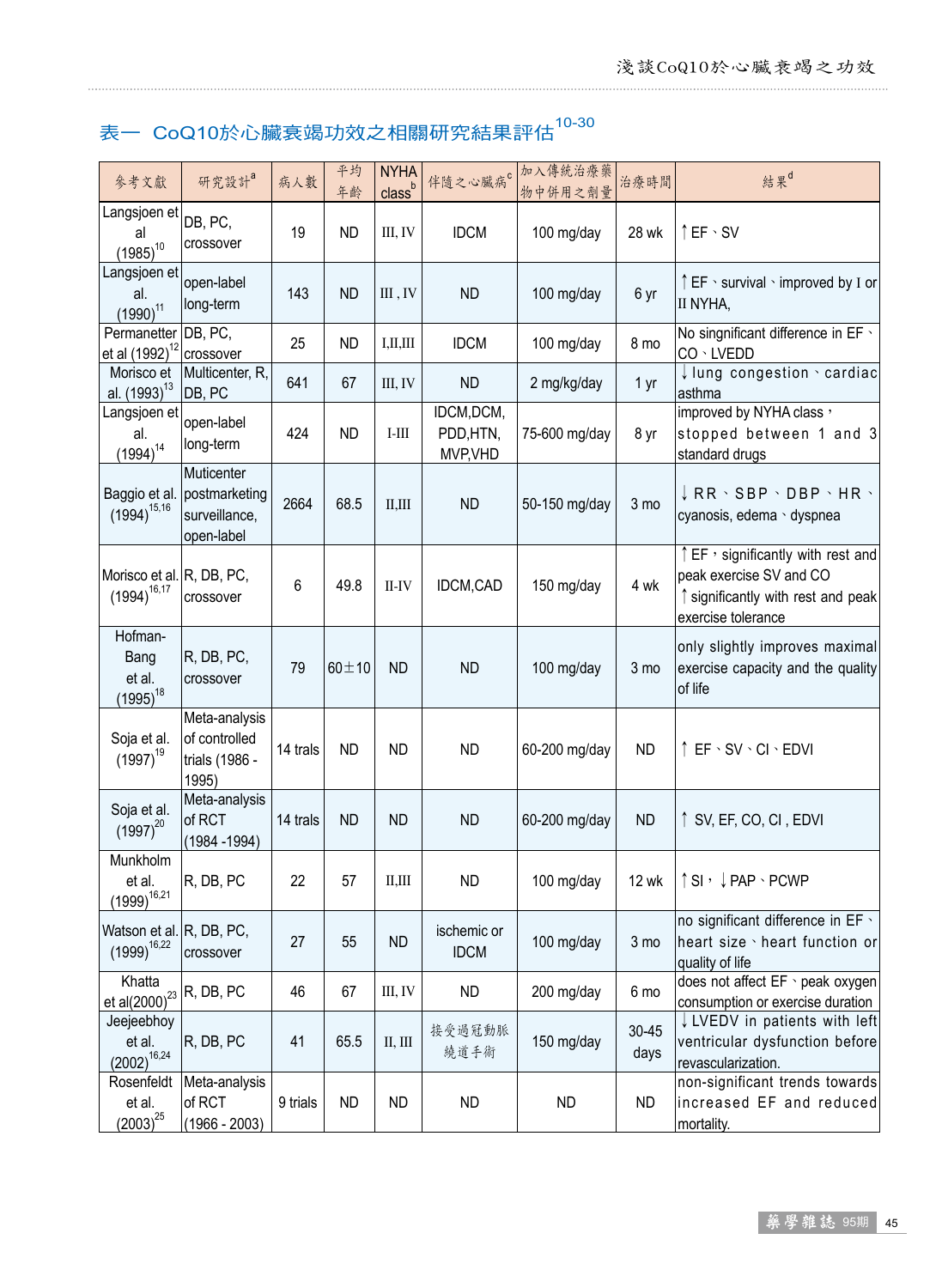第24卷<br>第2期 <sup>第24卷</sup> | 臨 床 藥 學

| 參考文獻                                         | 研究設計a                                      | 病人數       | 平均<br>年齡   | <b>NYHA</b><br>class <sup>b</sup> |                  | 伴隨之心臟病。加入傳統治療藥<br>物中併用之劑量   | 治療時間     | 結果d                                                                                                                                                                                                                |
|----------------------------------------------|--------------------------------------------|-----------|------------|-----------------------------------|------------------|-----------------------------|----------|--------------------------------------------------------------------------------------------------------------------------------------------------------------------------------------------------------------------|
| Berman M et<br>al.<br>(2004)26               | prospective<br>DB                          | 27        | <b>ND</b>  | <b>ND</b>                         | 末期心臟衰竭<br>等待心臟移植 | 60 mg/day                   | 3 months | improvement in the 6-min walk<br> test, ↓ dyspnea 、 NYHA<br>$ {\sf classification} \cdot {\sf nocturia} \cdot$<br>fatigue , No significant changes<br>echocardiography parameters,<br>$ANF \cdot TNF$ blood levels |
| Soongswang   open-label<br>et<br>al.(2005)27 | prospective                                | 15        | 4.4        | <b>II.III.IV</b>                  | <b>IDCM</b>      | $3.1 \pm 0.6$ mg/kg/<br>day | 9 months | may improve NYHA class<br>CT ratio, shorten ventricular<br>depolarization, but multiple<br>comparisons were taken into<br>consideration, no statistical<br>significant improvement.                                |
| Belardinelliet DB, PC,<br>al.<br>(2005)28    | crossover                                  | 21        | <b>ND</b>  | II.III                            | <b>IHD</b>       | 100 mg/day                  | 4 weeks  | improves SWTI at rest and peak<br>ldobutamine stress,<br>↑LV EF 、Peak VO2,<br>J LV ESVI                                                                                                                            |
| Sander et al.<br>(2006)29                    | meta-analysis<br>of RCT<br>$(1966 - 2005)$ | 11 trials | <b>ND</b>  | <b>NR</b>                         | <b>ND</b>        |                             |          | $\uparrow$ EF $\cdot$ CO $\cdot$ systolic function $\cdot$<br>60-200 mg/day 6 months profound effect among patients<br>not receiving ACE-I                                                                         |
| Belardinelli<br>et al.<br>(2006)30           | DB, PC,<br>crossover                       | 23        | $59 \pm 9$ | II.III                            | <b>IHD</b>       | 300 mg/day                  |          | significantly<br>4 weeks improved peak VO2 \ EDDBA<br>and after exercise training                                                                                                                                  |

附註:

a. 隨機試驗(randomized,R)、雙盲試驗(double-blind,DB)、交叉試驗(crossover)、隨機對照試驗 (randomized controlled trail,RCT)、安慰劑控制試驗(placebo-controlled,PC)、無資料(not data,ND)

- b. NYHA CHF classification(紐約心臟學會之心臟衰竭嚴重度分類) Class I : 身體活動不受限制,一般活動不會引起疲倦、心悸、呼吸困難、心絞痛 Class II : 身體活動輕度受限,一般活動會引起疲倦、心悸、呼吸困難、心絞痛,休息時可改善 Class III : 身體活動明顯受限,低於一般活動就會喘 Class IV : 執行任何活動都會不舒服,休息時也會不舒服
- c. 冠狀動脈疾病 (coronary artery disease, CAD)、先天擴張性心肌病變 (idiopathic dilated cardiomyopathy, IDCM)、缺血性心肌病變 (ischemic card iomyopathy, ICM)、高血壓 (Hypertension, HTN)、缺血性心臟病 (ischemic heart disease,IHD)、增帽瓣脫垂 (mitral valve prolapse,MVP)、原發 性擴張功能不良 (primary diastolic dysfunction, PDD)、瓣膜性心臟病 (valvular heart disease, VHD).
- d. 血漿心房利鈉尿因子 (atrial natriuretic factor, ANF)、心輸出量 (cardiac output, CO)、心搏出指數 (cardiac index, CI)、舒張壓 (diastolic blood pressure, DBP)、運動持續時間 (exercise duration, ED)、動脈內皮依賴性血管舒張功能 (endothelium-dependent dilation of the brachial artery,EDDBA)、 心臟射出率 (Ejection Fraction, EF)、心舒末期容積指數 (end diastolic volume index, EDVI)、心跳 (heart rate, HR)、左心室收縮/擴張指數 (left ventricular end-systolic (dilated) volume index, LESVI/ LEDVI)、收縮時間間隔 (systolic time intervals)、左心室舒張末期內徑(left ventricular end diastolic diameter, LVEDD)僧帽辯內流率 (mitral valve inflow slope and fractional)、尖峰耗氧量 (peak oxygen consumption, POC)、肺動脈壓pulmonary artery pressure, PAP)、肺毛細血管楔壓 (pulmonary capillary wedge pressure, PCWP)、收縮心壁肥厚指數 (systolic wall thickening score index, SWTI)、 收縮排出量(stroke volume,SV)、收縮壓 (systolic blood pressure,SBP)、腫瘤壞死因子 (tumor necrosis factor, TNF)、最大工作能力 (max work capacity, Wmax)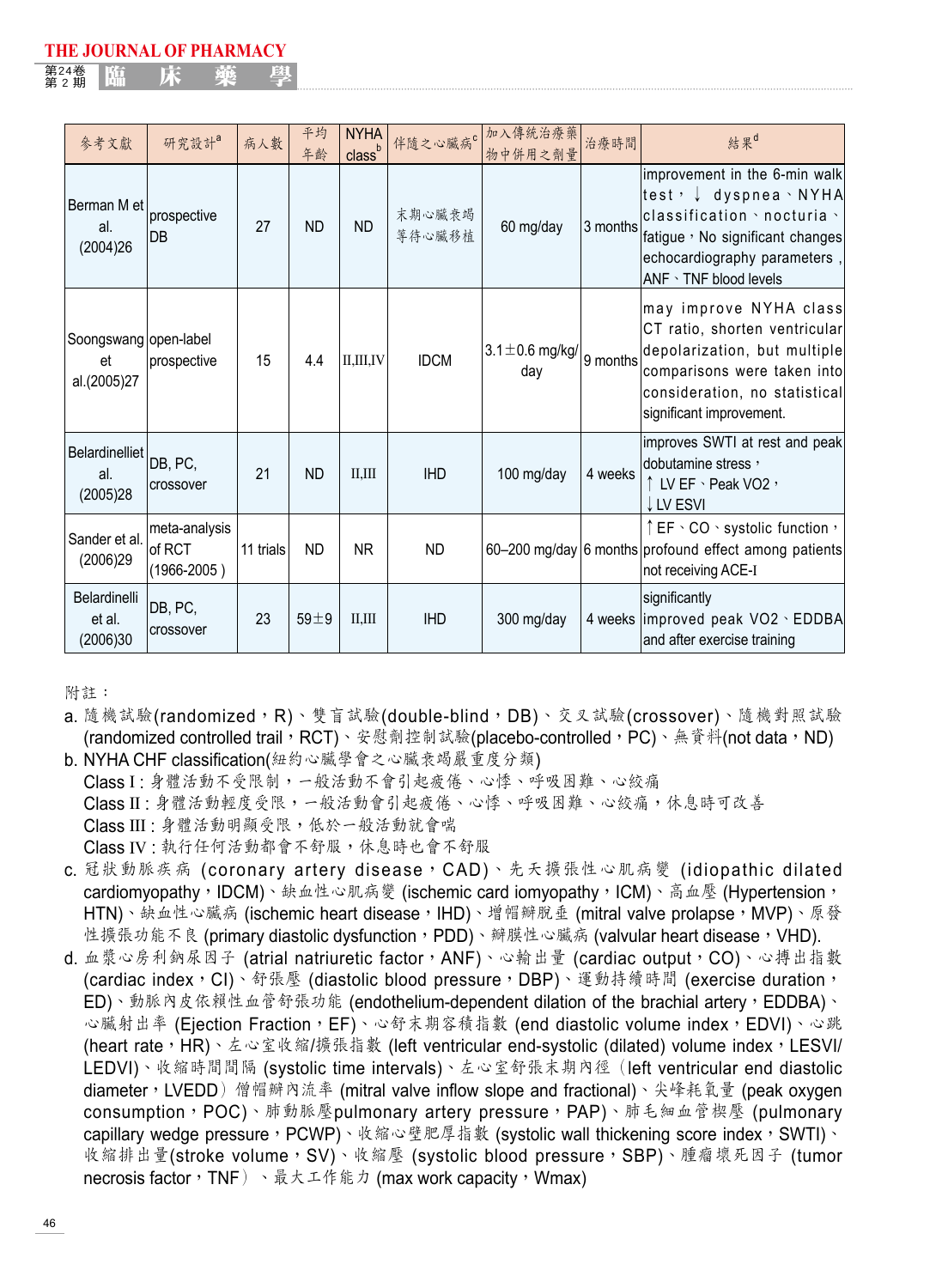討論:在回顧20篇相關文獻中、經 整理評估相關研究結果後發現,有14篇 針對不同之心臟功能改善指標之結論較 為正面<sup>10-11,13-17,19-21,24,26,28-30 ,如:可改</sup> 善心搏出指數(CI)、心臟射出率(EF)、 心舒末期容積指數(EDVI)、收縮排出量 (SV)等心臟功能(參見表一及其附註)。 另外5篇<sup>12,22-23,25</sup>則覺得無差異性或只 有些微的改善18。由實證文獻等級為 level 1a(systemic review of randomized controlled trail)之參考文獻來看,其中 1997年Soja<sup>19</sup>及2003年Sander<sup>20</sup>等人 整合分析14個隨機控制實驗,呈現出 正面且有意義之收縮排出量(SV)及心輸 出量(CO)改善結果(CoQ10 group 76% vs. placebo group 73%)。但2003年由 Rosenfeldt<sup>25</sup>等人整合分析9個隨機控制 實驗,並未得到正面且有意義之心臟射出 率(EF)及死亡率(mortality)之改善結果。 在不同等級嚴重程度之各項評估心臟功能 改善指標中(參見表一之附註說明),服用 CoQ10後產生之體內血中高濃度並不代 表著心臟功能之伴隨有效改善。研究結果 顯示、在不同心臟疾病族群、其所併用之 治療藥物及CoQ10之劑量之差異性上, 所呈現之心臟功能改善效果不一。但針對 紐約心臟學會之心臟衰竭嚴重度II-III級 (中度)且無缺血性疾病及併用100-200mg/ day之病人族群上、似乎可發現較佳之心 肌保護性;此可能歸因於患者尚存之心肌 功能<sup>16</sup> 。此外在大部分的文獻中可發現, 長期且/或高劑量添加至標準抗心衰竭藥 物療法中併用之心臟功能改善效益性為

佳、且對其副作用之耐受性高;然並不 建議CoQ10單獨使用治療於心臟病之患 者。

#### 陸、結論

雖 然 大 部 份 的 研 究 結 果 傾 向 於 CoQ10對心臟功能改善具效益性;但不 同研究對象之心衰竭病理因素、實驗人 數及研究設計方法之差異性不一,致使 CoQ10最後在相關心衰竭臨床治療功效 及劑量之角色確立上;仍需更多大型及實 驗設計良好的研究來證實;並提升其實證 文獻等級。

#### 參考資料:

- 1. Mortensen SA: Perspectives on therapy of cardiovascular diseases with coenzyme Q10(ubiquinone): Clin Investig. 1993;71(8 Suppl):S116-23.
- 2. Witte KK, Clark AL, Cleland JG: Chronic heart failure and micronutrients: J Am Coll Cardiol, 2001; 37:1765-1774.
- 3. Bonakdar RA, Guarneri E: Coenzyme Q10: Am Fam Physician. 2005 15;72(6):1065-70.
- 4. http://www.nlfd.gov.tw/ShowModule. aspx?tab=435&mtab=DOC&act=Detai l&docid=3975
- 5. http://www.cancer.gov/cancertopics/ pdq/cam/coenzymeQ10/HealthProfessional/page3
- 6. http://www.nlm.nih.gov/medlin-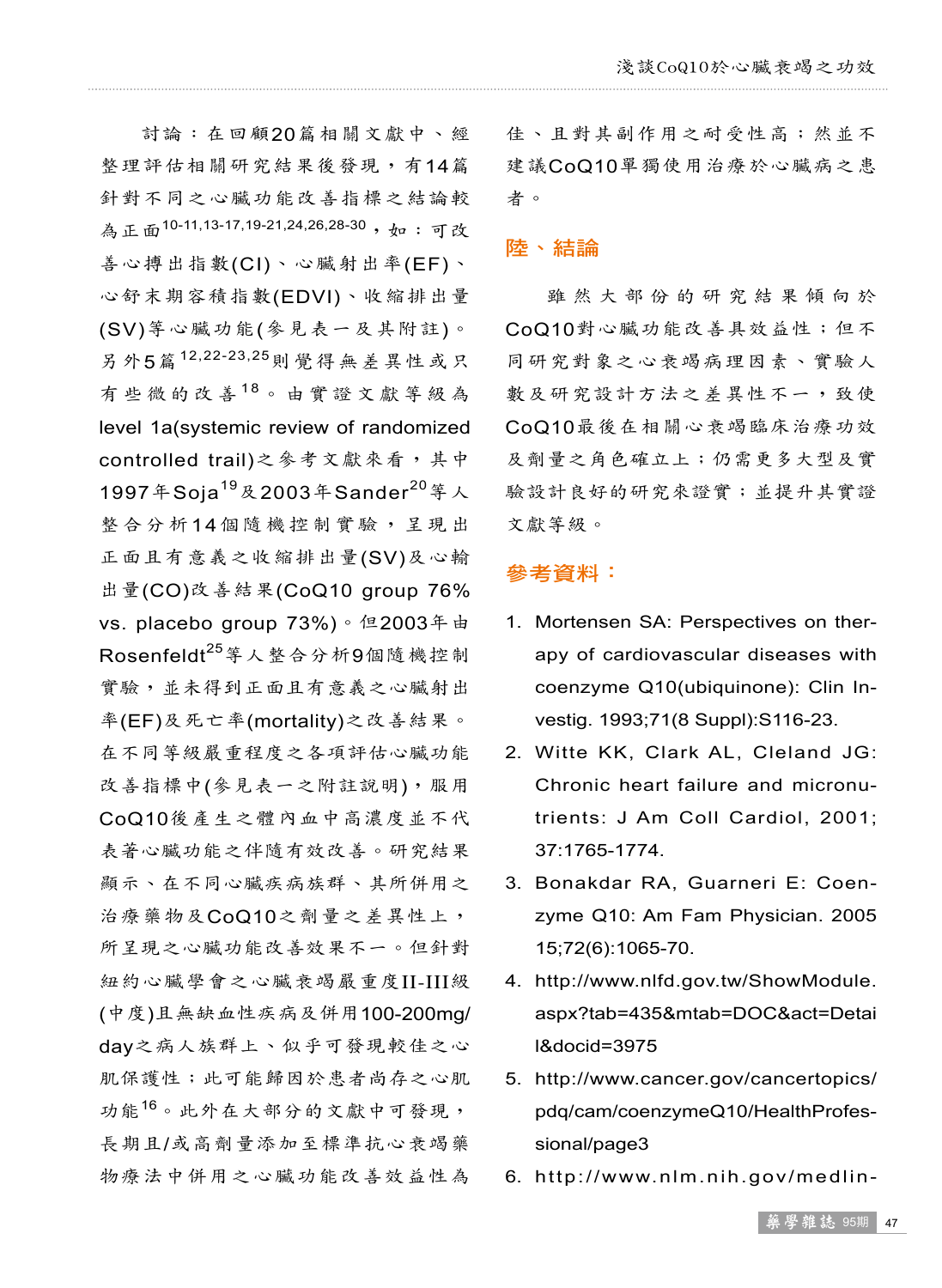eplus/druginfo/natural/patient-coenzymeq10.html

- 7. http://www.lutein.com.tw/CoQ10/1.htm
- 8. Levy HB, Kohlhaas HK: Considerations for Supplementing with Coenzyme Q10 During Statin Therapy, Ann Pharmacother 2006;40:290-4.
- 9. Bhagavan HN, Chopra RK: Coenzyme Q10: Absorption, tissue uptake, metabolism and pharmacokinetics, Free Radic Res 2006;40(5):445-53.
- 10.Langsjoen PH, Vadhanavikit S, Folkers K: Response of patients in classes III and IV of cardiomyopathy to therapy in a blind and crossover trial with coenzyme Q10, Proc Natl Acad Sci USA 1985;82(12):4240-4.
- 11. Langsjoen PH, Folkers K: A six-year clinical study of therapy of cardiomyopathy with coenzyme Q10, Int J Tissue React 1990;12 (3):169-71.
- 12.Permanetter B, Rossy W, Klein G,.et al: Ubiquinone (coenzyme Q10) in the long-term treatment of idiopathic dilated cardiomyopathy, Eur Heart J 1992;13(11):1528-1533.
- 13.Morisco C, Trimarco B, Condorelli M: Effect of coenzyme Q10 therapy in patients with congestive heart failure: a long-term multicenter randomized study.Clin Investig 1993;71(Suppl 8): s134-6.
- 14.Langsjoen H, Langsjoen P, Langs-

joen P, et al: Usefulness of coenzyme Q10 in clinical cardiology: a long-term study, Mol Aspects Med 1994; Suppl 15:s165-75.

- 15.Baggio E, Gandini R, Plancher AC, et al: Italian multicenter study on the safety and efficacy of coenzyme Q10 as adjunctive therapy in heart failure. CoQ10 Drug Surveillance Investigators. Mol Aspects Med 1994; Suppl 15:s287-94.
- 16.Weant KA, Smith KM: The role of coenzyme Q10 in heart failure, Ann Pharmacother 2005;39(9):1522-6.
- 17.Morisco C, Nappi A, Argenziano L, et al: Noninvasive evaluation of cardiac hemodynamics during exercise in patients with chronic heart failure: effects of short-term coenzyme Q10 treatment, Mol Aspects Med 1994;Suppl 15:s155-63.
- 18. Hofman-Bang C, Rehnqvist N, Swedberg K, et al: Coenzyme Q10 as an adjunctive in the treatment of chronic congestive heart failure. The Q10 Study Group, J Card Fail 1995;1(2):101-7.
- 19.Soja AM, Mortensen SA: Treatment of chronic cardiac insufficiency with coenzyme Q10, results of meta-analysis in controlled clinical trials, Ugeskr Laeger 1997;159(49):7302-8.
- 20.Soja AM, Mortensen SA: Treatment